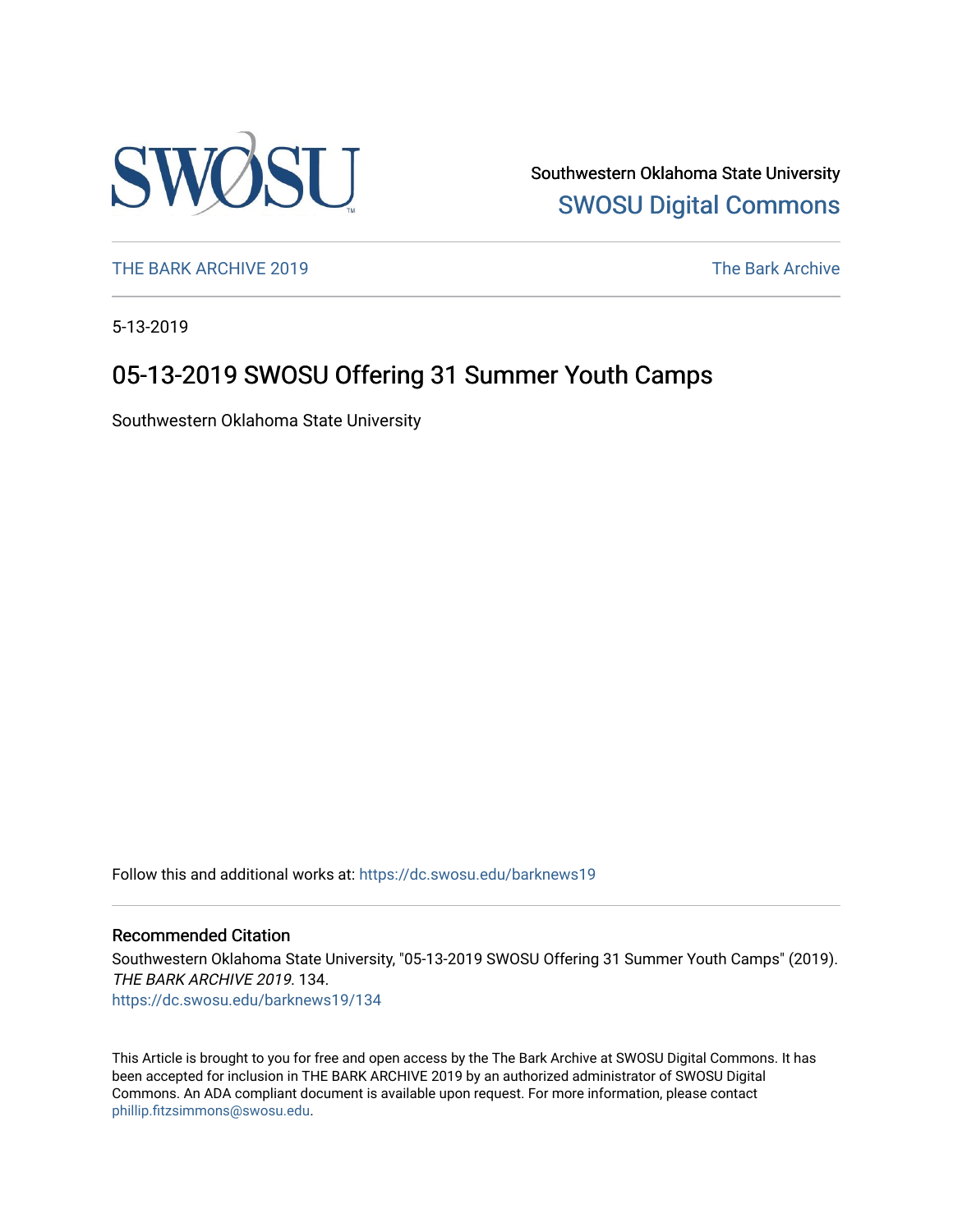



# **SWOSU Offering 31 Summer Youth Camps**

Southwestern Oklahoma State University has 31 public youth camps taking place this summer on the Weatherford campus.

The camps range from music/arts, science/math to athletic camps in baseball, basketball, soccer, football and golf.

A complete listing of the summer camps, contact information and more details are available on the SWOSU web site at: http://www.swosu.edu/resources/summer-camps.aspx

Additional information is available by calling (580) 774-3024.

Upcoming camps are:

| Camp                              | Date                       | <b>Director</b> | Phone        |
|-----------------------------------|----------------------------|-----------------|--------------|
| <b>MAYB Basketball Tournament</b> | June 1-2, 7:00 am-10:00 pm | Kelsi Musick    | 580-302-3926 |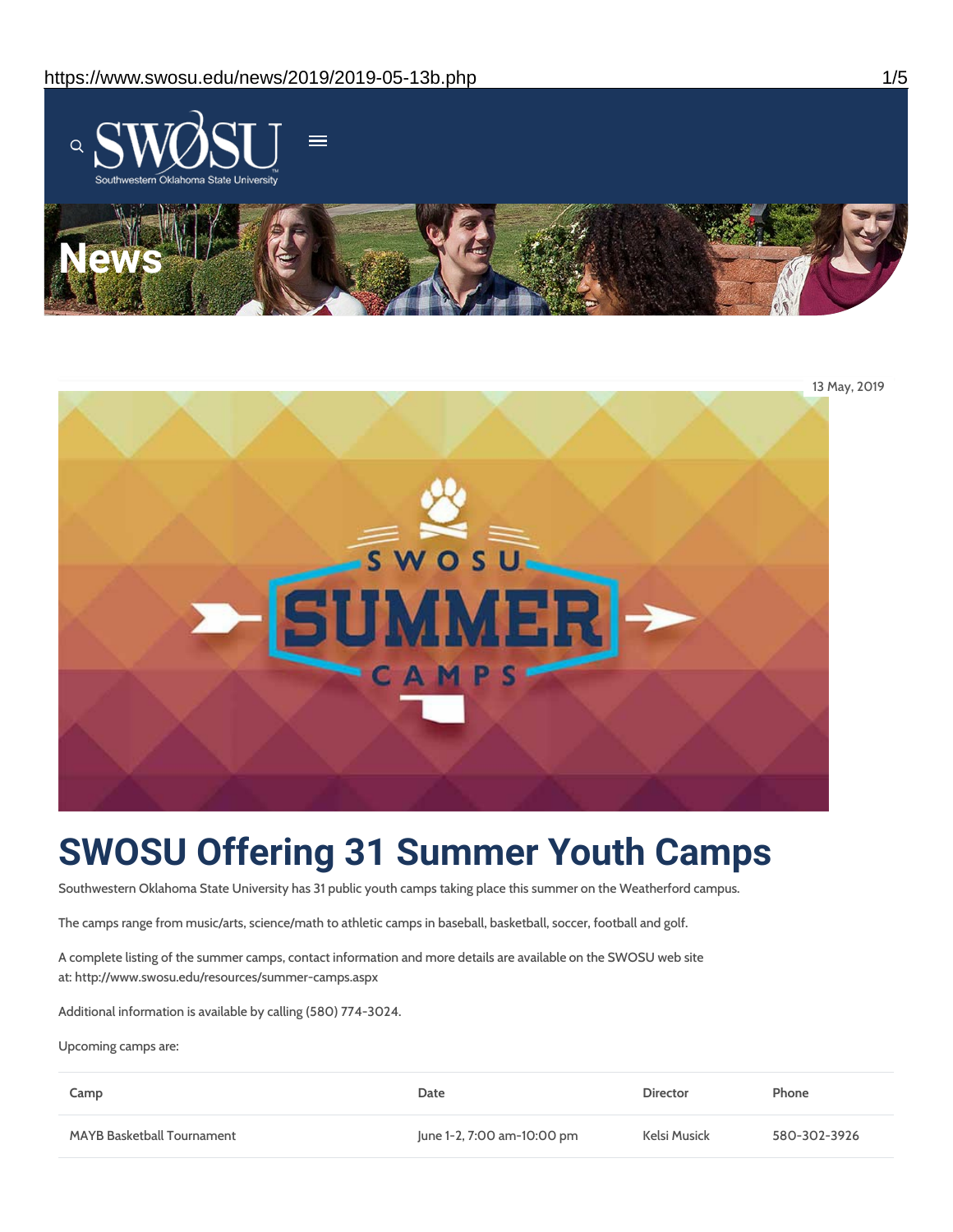## https://www.swosu.edu/news/2019/2019-05-13b.php 2/5

| <b>Upward Bound</b>                              | June 2-July 11               | Jamie Novey          | 580-774-7129 |
|--------------------------------------------------|------------------------------|----------------------|--------------|
| SWOSU Football - Summer Dawg Youth Camp          | June 3-4, 8:00-1:00 pm       | Colin McQuillan      | 580-774-6556 |
| <b>SWOSU Soccer Dawg Camp</b>                    | June 3-6, 9:00-12:00 pm      | Mark Persson         | 405-808-2156 |
| <b>SWOSU Soccer Big Dawg Camp</b>                | June 3-6, 1:00-4:00 pm       | <b>Mark Persson</b>  | 405-808-2156 |
| Musick Basketball Camp - Elite Camp              | June 4, 2:00-6:00 pm         | Kelsi Musick         | 580-302-3926 |
| Musick Basketball Camp - Junior High Skills Camp | June 5-6                     | Kelsi Musick         | 580-302-3926 |
| Marimba Camp                                     | June 9-12                    | <b>Marc Mueller</b>  | 580-774-3175 |
| <b>String Camp</b>                               | June 9-12                    | <b>Marc Mueller</b>  | 580-774-3175 |
| <b>SAGE STEAM Camp</b>                           | June 9-15                    | Lisa Appeddu         | 580-774-3148 |
| SWOSU Baseball - Hitting Camp                    | June 10-11                   | <b>Zack Saunders</b> | 580-330-0853 |
| SWOSU Baseball - Fundamental Skills Camp         | June 10-13                   | Zack Saunders        | 580-330-0853 |
| <b>SWOK Basketball Team Camp</b>                 | June 12-13, 9:00-7:00 pm     | Kelsi Musick         | 580-302-3926 |
| SWOSU Baseball - Pitching Camp                   | June 12-13                   | Zack Saunders        | 580-330-0853 |
| SWOSU Baseball - Catching Camp                   | June 14                      | <b>Zack Saunders</b> | 580-330-0853 |
| SWOSU Soccer - High School Girls ID Camp         | June 14, 9:00-4:00 pm        | Mark Persson         | 405-808-2156 |
|                                                  |                              |                      |              |
| <b>MAYB Basketball Tournament</b>                | June 14-16, 7:00 am-10:00 pm | Kelsi Musick         | 580-302-3926 |
| Choral Camp                                      | June 16-20                   | Marc Mueller         | 580-774-3175 |
| SWOSU Softball ID Camp                           | June 17                      | Cheyene Powell       | 405-830-2599 |
| SWOSU Soccer Dawg Camp - Ponca City              | June 17-20, 9:00-12:00 pm    | Mark Persson         | 405-808-2156 |
| SWOSU Soccer Big Dawg Camp - Ponca City          | June 17-20, 1:00-4:00 pm     | Mark Persson         | 405-808-2156 |
| Vocal Solo Clinic                                | June 20-21                   | <b>Marc Mueller</b>  | 580-774-3175 |
| Middle School Band Camp                          | June 23-26                   | <b>Marc Mueller</b>  | 580-774-3175 |
| Musick Basketball Camp - Fundamental Day Camp    | June 24-26, 8:00-12:30 pm    | Kelsi Musick         | 580-302-3926 |
| Musick Basketball - Beginner Camp                | June 27-28, 8:00-11:30 am    | Kelsi Musick         | 580-302-3296 |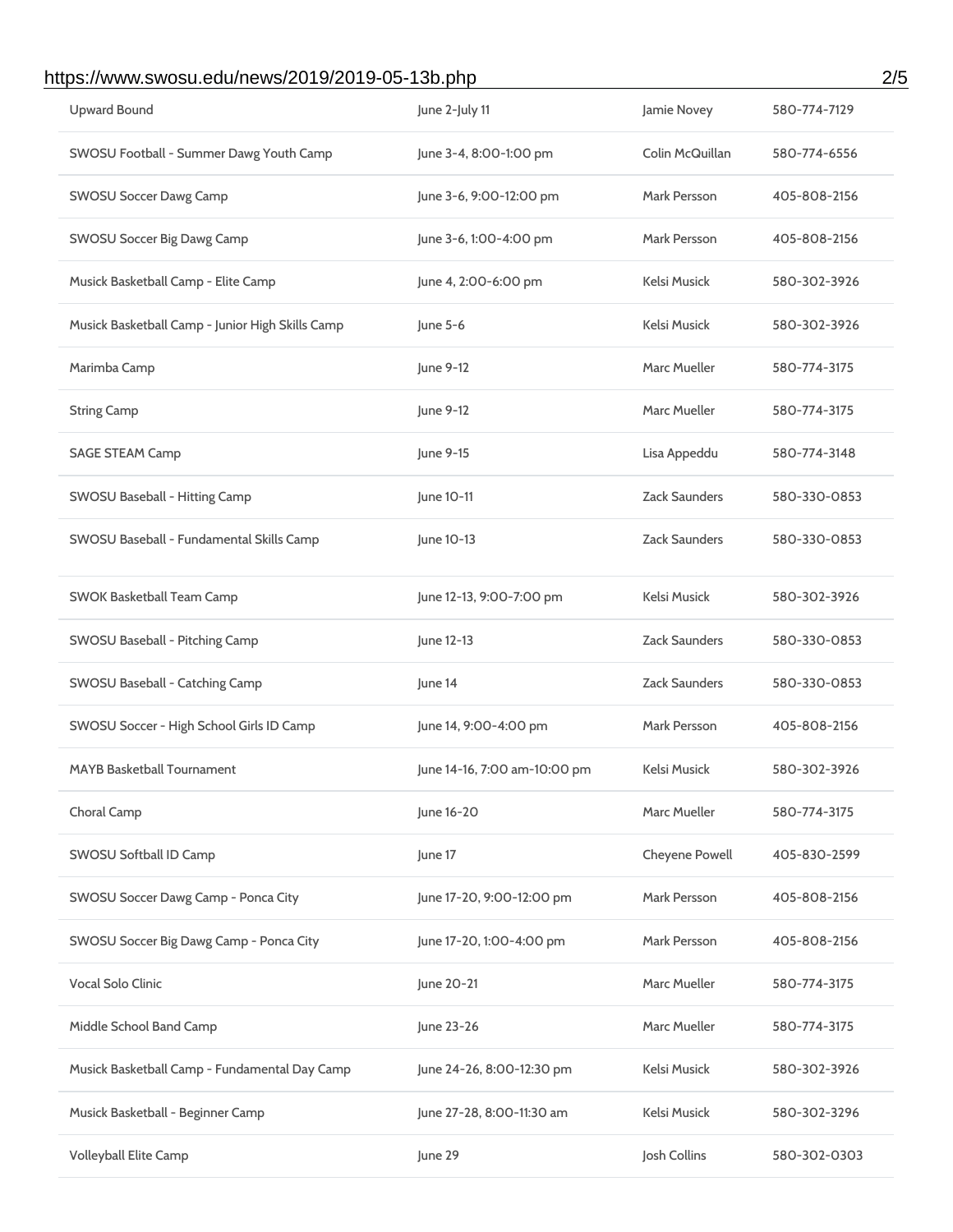## https://www.swosu.edu/news/2019/2019-05-13b.php 3/5

| <b>Band Camp</b>                              | July 7-12                 | Marc Mueller          | 580-774-3175 |
|-----------------------------------------------|---------------------------|-----------------------|--------------|
| SWOSU Junior Golf Camp                        | July 8-10                 | <b>Brad Fleetwood</b> | 580-774-3739 |
| Musick Basketball Camp - Girls Overnight Camp | July 14-17                | Kelsi Musick          | 580-302-3926 |
| Musick Basketball Camp - Fundamental Day Camp | July 22-24, 8:00-12:30 pm | Kelsi Musick          | 580-302-3926 |
| SWOSU Junior Golf Camp                        | July 22-24, 8:00-12:30 pm | <b>Brad Fleetwood</b> | 580-774-3739 |
| Musick Basketball Camp - Elite Camp           | August 1, 2:00-6:00 pm    | Kelsi Musick          | 580-302-3926 |

| Academics                | D |
|--------------------------|---|
| Administration           | D |
| Alumni and Foundation    | D |
| Community                | D |
| Events                   | D |
| <b>Faculty and Staff</b> | D |
| Miscellaneous            | D |
| Sayre                    | D |
| <b>Students</b>          | D |
|                          |   |

#### **Archive Links**

| 2018    | D                |
|---------|------------------|
| 2019    | $\triangleright$ |
| 2020    | $\triangleright$ |
| Archive | $\triangleright$ |
|         |                  |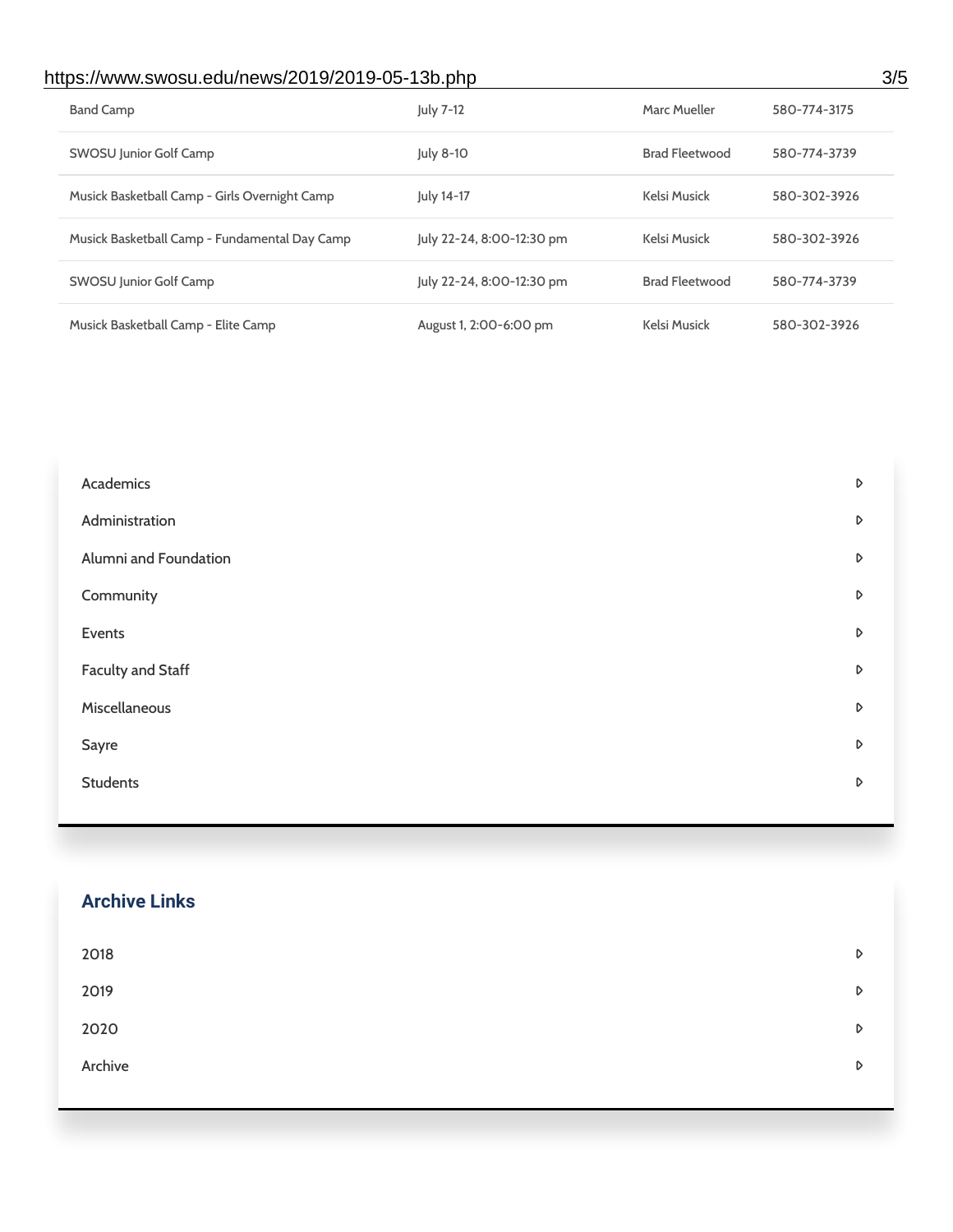![](_page_4_Picture_1.jpeg)

#### Weatherford Campus

100 Campus Drive Weatherford, OK 73096

#### Sayre Campus

409 E Mississippi Ave Sayre, OK 73662

Connect to Us

![](_page_4_Picture_7.jpeg)

Contact [Information](https://www.swosu.edu/about/contact.php)

[University/Facility](https://www.swosu.edu/about/operating-hours.php) Hours

[Campus](https://map.concept3d.com/?id=768#!ct/10964,10214,10213,10212,10205,10204,10203,10202,10136,10129,10128,0,31226,10130,10201,10641,0) Map

Give to [SWOSU](https://standingfirmly.com/donate)

Shop [SWOSU](https://shopswosu.merchorders.com/)

![](_page_4_Picture_13.jpeg)

**[Directory](https://www.swosu.edu/directory/index.php)** 

[Calendar](https://eventpublisher.dudesolutions.com/swosu/)

[Apply](https://www.swosu.edu/admissions/apply-to-swosu.php)

[GoSWOSU](https://qlsso.quicklaunchsso.com/home/1267)

[Jobs@SWOSU](https://swosu.csod.com/ux/ats/careersite/1/home?c=swosu)